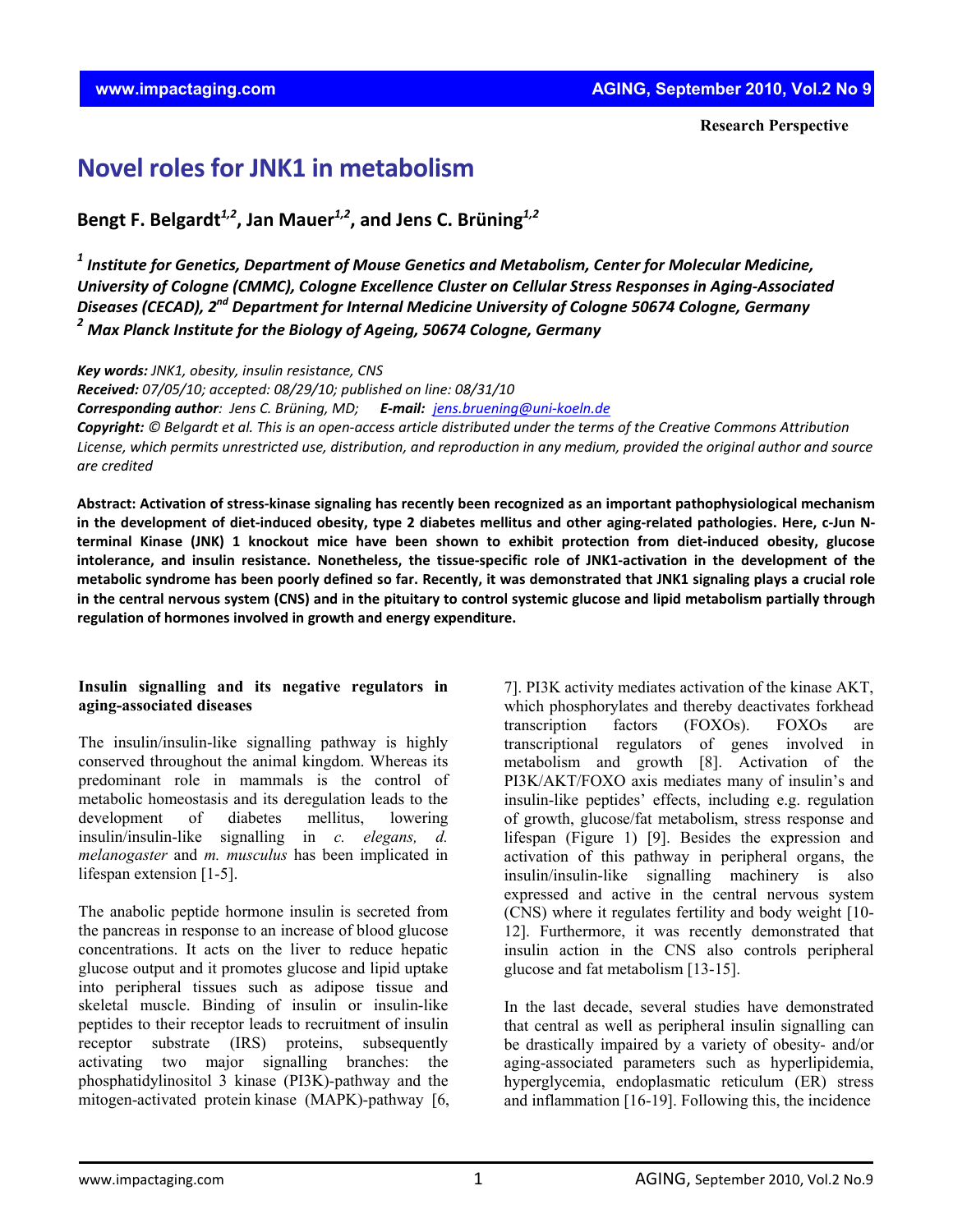of numerous aging-associated diseases such as diabetes mellitus and obesity has created an urgent necessity to define the mechanisms underlying energy intake and expenditure, and to identify molecular targets for pharmacological intervention.

## **JNK1 and aging-associated diseases**

In 2002, the group of Gökhan Hotamisligil revealed that mice deficient for the stress mediator c-Jun N-terminal Kinase (JNK) 1 are protected from the development of high fat diet-induced obesity and glucose intolerance, as well as insulin resistance [20]. Nonetheless, it remained unclear, in which tissue(s) JNK1 might act to impair energy and glucose homeostasis under conditions of diet-induced obesity.

The family of JNK kinases can not only be activated by cytokines, but also by endoplasmatic reticulum (ER) stress and hyperlipidemia, all of which are elevated in obesity and/or diabetes mellitus [21]. Previous data

indicated that upon activation, JNK1 mediates inhibitory serine phosphorylation of IRS proteins, thereby impairing insulin action [22]. Interestingly, it was recently reported that mutation of the most frequently investigated JNK1 phosphorylation site, Ser307, augments (and not blocks) insulin resistance in obese mice, possibly pointing to either adaptive mechanisms during development or additional parallel pathways by which JNK1 can affect metabolism [23].

## **JNK1 and CNS insulin sensitivity**

In the last year, JNK1 has been conditionally inactivated in several peripheral classically insulinsensitive tissues including adipose tissue, muscle and liver [24-26] (Figure 1). Nevertheless, none of these mouse models fully recapitulated the protection from obesity and diabetes observed in conventional knockout mice opening the possibility that JNK1 activation also in the CNS may contribute to its effects on energy and glucose metabolism.



**Figure 1.** Insulin‐like signalling plays a central role in growth, metabolism and the aging process. Insulin, derived from pancreatic beta‐cells in mammals or insulin‐like peptides derived from neuroendocrine cells in invertebrates signals via binding to and activation of the membrane bound receptors. This event subsequently activates PI3K, which through phosphorylation of membrane lipids (phosphor‐ inositides) regulates activity of the downstream kinase AKT. AKT eventually phosphorylates forkhead transcript‐tion factors such as FOXO1, which are then exported from the nucleus and degraded. FOXOs regulate transcription of many genes involved in glucose and lipid metabolism, growth, stress response and the aging process. Thus, insulin‐like signalling is able to control all of these processes through FOXO regulation and other signalling cascades, in the end impinging on crucial physiological processes and lifespan itself. Nonetheless, chronic intake of energy‐dense food coupled with little physical activity leads to hyperlipidemia and hyperglycemia, which through several mechanisms (including JNK1 activation) reduce cellular insulin sensitivity, thereby disrupting metabolic homeostasis.